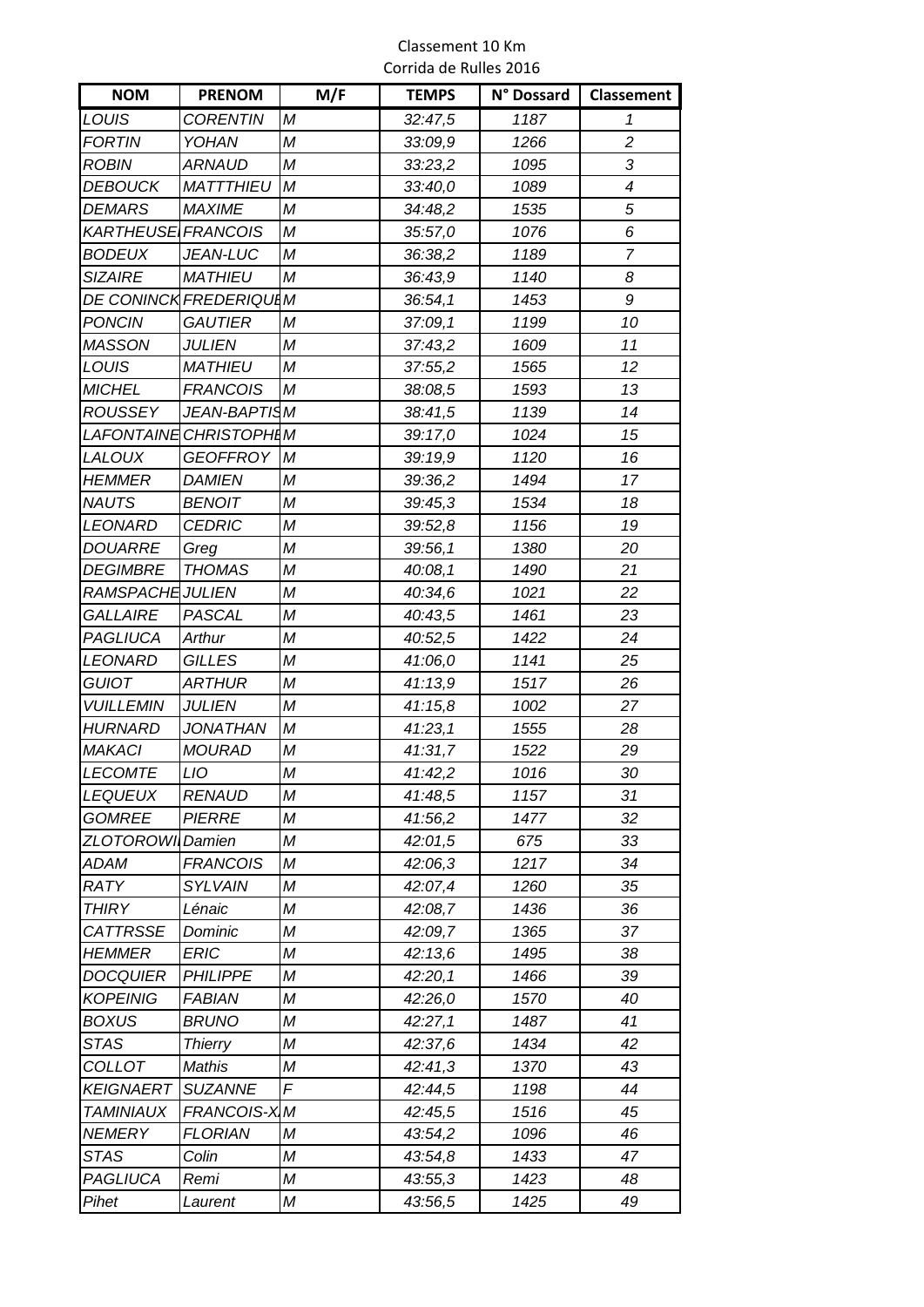| <b>THIMOTHEE KEVIN</b>    |                       | М | 43:57,4 | 1492 | 50 |
|---------------------------|-----------------------|---|---------|------|----|
| CONNIASSEL FRANCOIS       |                       | М | 43:59,3 | 1521 | 51 |
| THIRY                     | <b>OPHELIE</b>        | F | 44:04,9 | 1486 | 52 |
| <b>DETROZ</b>             | <b>CLARISSE</b>       | F | 44:06,2 | 1027 | 53 |
| <b>BOURGUIGN ARNAUD</b>   |                       | M | 44:10,0 | 1216 | 54 |
| MARTIN                    | Maxime                | М | 44:12,2 | 1412 | 55 |
| <b>DECALLONN FRED</b>     |                       | М | 44:15,5 | 1550 | 56 |
| LAMOCK                    | <b>STANY</b>          | M | 44:19,2 | 1473 | 57 |
| <b>OGER</b>               | <b>NOEL</b>           | M | 44:20,2 | 1186 | 58 |
| <b>CIEPERS</b>            | <b>GAETAN</b>         | Μ | 44:20,9 | 1348 | 59 |
| <b>THEISSEN</b>           | Guy                   | М | 44:21,5 | 1435 | 60 |
| <b>DEREMETZ</b>           | <b>PATRICE</b>        | M | 44:22,1 | 1511 | 61 |
| <b>DEREMETZ</b>           | <b>DORIAN</b>         | М | 44:23,1 | 1512 | 62 |
| <b>SCHODER</b>            | <b>SIMON</b>          | M | 44:24,8 | 1532 | 63 |
| <b>COLLARD</b>            | <b>QUENTIN</b>        | M | 44:26,0 | 1519 | 64 |
| <b>VERSET</b>             | Julien                | М | 44:27,1 | 1441 | 65 |
| DEOM                      | <b>WILLIAM</b>        | М | 44:27,9 | 1542 | 66 |
|                           | PENNETREA JEAN-FRANCM |   | 44:28,6 | 1450 | 67 |
| ZUNE                      | <b>FABRICE</b>        | М | 44:29,5 | 1544 | 68 |
| <b>MAYOT</b>              | <b>CYRIL</b>          | М | 44:31,9 | 1012 | 69 |
| <b>HOUSSA</b>             | <b>MAXIME</b>         | М | 44:34,3 | 1518 | 70 |
| <b>DOYEN</b>              | <b>BENJAMIN</b>       | М | 44:36,8 | 1175 | 71 |
| <b>CHOUCARD</b>           | <b>MATHIEU</b>        | М | 44:39,6 | 1479 | 72 |
| DE CONINCK STEPHANIE      |                       | F | 44:43,7 | 1454 | 73 |
| <b>GRASSINI</b>           | <b>ALEXANDRE</b>      | M | 44:54,0 | 1528 | 74 |
| PIERARD                   | <b>TANGUY</b>         | M | 44:56,6 | 1505 | 75 |
| Candido                   | Michel                | M | 44:59,4 | 1363 | 76 |
| <i>BRAUX</i>              | <b>MATHIEU</b>        | M | 45:00,4 | 1279 | 77 |
| GORGEMAN LAURENT          |                       | М | 45:02,0 | 1174 | 78 |
| <b>BRION</b>              | <b>SEBASTIEN</b>      | М | 45:03,9 | 1229 | 79 |
| <b>LOUVIGNY</b>           | <b>HENRI</b>          | М | 45:11,1 | 1491 | 80 |
| <b>HUDELOT</b>            | <b>ERIC</b>           | М | 45:14,4 | 1503 | 81 |
| <b>BALON</b>              | Philippe              | М | 45:32,3 | 1358 | 82 |
| <b>MULLER</b>             | <b>ANTHONY</b>        | M | 45:37,1 | 1449 | 83 |
| <b>DEVOS</b>              | JORDAN                | M | 45:42,2 | 1480 | 84 |
| <b>MERNIER</b>            | <b>JEAN-PIERRIM</b>   |   | 45:44,6 | 1601 | 85 |
| <b>RENQUIN</b>            | PIERRE-YVE M          |   | 45:49,8 | 1228 | 86 |
| <b>DOMENICUCLAURENT</b>   |                       | Μ | 45:53,1 | 1376 | 87 |
| <b>MIGET</b>              | <b>ERIC</b>           | M | 46:06,3 | 1559 | 88 |
| <b>MALLINGER</b>          | <b>Thierry</b>        | Μ | 46:09,0 | 1410 | 89 |
| LAMORT                    | Samuel                | Μ | 46:12,5 | 1402 | 90 |
| <b>NADIN</b>              | <b>FRANCK</b>         | М | 46:16,6 | 1540 | 91 |
| <b>GODFROID</b>           | Yves                  | М | 46:21,3 | 1389 | 92 |
| <b>JACQUET</b>            | <b>FABIEN</b>         | М | 46:26,3 | 1463 | 93 |
| JACOB                     | Nicolas               | M | 46:28,3 | 1395 | 94 |
| WEBER                     | <b>FRANCK</b>         | M | 46:34,5 | 1008 | 95 |
| <b>GODFROID</b>           | Lucie                 | F | 46:48,3 | 1387 | 96 |
| <b>SANEM</b>              | <i>JEREMIE</i>        | Μ | 46:53,0 | 1162 | 97 |
| <b>HISLAIRE</b>           | <b>IVES</b>           | М | 47:10,4 | 1468 | 98 |
| <b>DUMONCEAL MATHILDE</b> |                       | F | 47:12,5 | 1584 | 99 |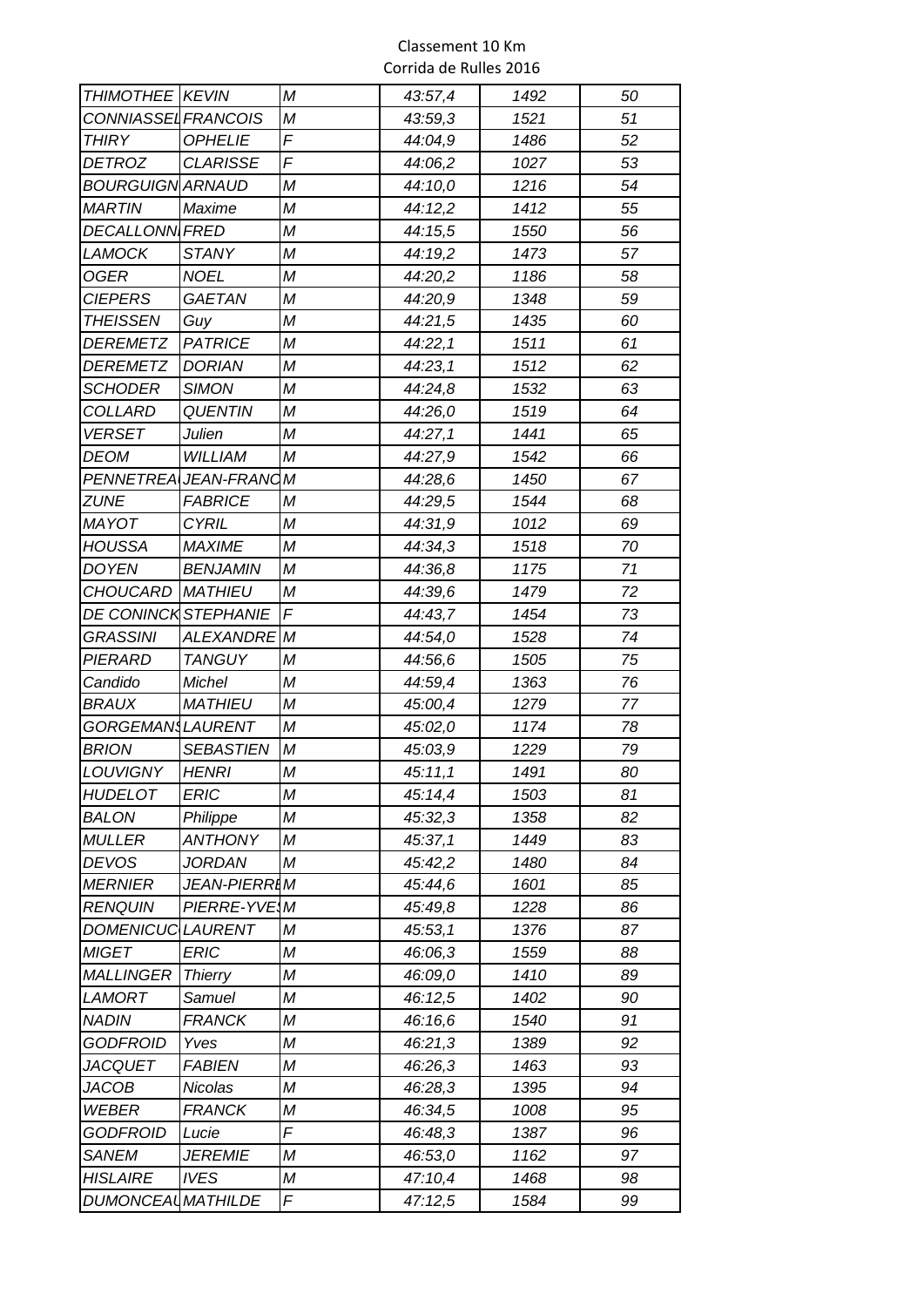| EHMANN                  | WILMA                       | F | 47:16,1 | 1056 | 100 |
|-------------------------|-----------------------------|---|---------|------|-----|
| <b>MARON</b>            | <b>RODOLPHE</b>             | М | 47:20,5 | 1482 | 101 |
| PETITJEAN               | <b>ANTOINE</b>              | Μ | 47:26,4 | 1349 | 102 |
| <b>DECAE</b>            | Audry                       | M | 47:39,5 | 1372 | 103 |
| PLIER                   | <b>CHRISTOPHIM</b>          |   | 47:41,1 | 1281 | 104 |
| <b>PONCIN</b>           | PASCAL                      | M | 47:43,7 | 1081 | 105 |
| <i><b>BARTHAUX</b></i>  | <b>BENOIT</b>               | M | 47:46,8 | 1037 | 106 |
| <b>GIOT</b>             | <b>YANNICK</b>              | М | 47:49,5 | 1587 | 107 |
| <i>MATHIEU</i>          | <b>JEROME</b>               | M | 47:51,8 | 1502 | 108 |
| <b>VANDERMERLEA</b>     |                             | F | 47:54,6 | 1058 | 109 |
| <b>WILKIN</b>           | <b>ARTHUR</b>               | M | 47:56,4 | 1109 | 110 |
| LOUPPE                  | <b>SEBASTIEN</b>            | М | 47:59,1 | 1525 | 111 |
| <b>THIRION</b>          | CHARLES-ENM                 |   | 48:03,8 | 1567 | 112 |
| <b>MATHIEU</b>          | Jean-Pol                    | M | 48:07,6 | 1415 | 113 |
| <b>VANDERLIND</b> Denis |                             | M | 48:16,9 | 1438 | 114 |
| <b>BRICHARD</b>         | <b>FRANCIS</b>              | M | 48:23,4 | 1530 | 115 |
| <b>MEUNIER</b>          | <b>MARC</b>                 | M | 48:25,4 | 1262 | 116 |
| <b>THEREA</b>           | <b>VINCENT</b>              | M | 48:27,9 | 1462 | 117 |
| <b>MINSIER</b>          | <b>YVES</b>                 | M | 48:38,6 | 1110 | 118 |
| <b>OGER</b>             | <b>BRUNO</b>                | M | 48:41,5 | 1181 | 119 |
| <b>DEBAIFFE</b>         | <b>PHILIPPE</b>             | M | 48:53,7 | 1589 | 120 |
| <b>DEOM</b>             | <b>GUILLAUME</b>            | М | 48:58,9 | 1350 | 121 |
| <b>LOUPPE</b>           | <b>ANTOINE</b>              | M | 49:01,5 | 1478 | 122 |
| CRELOT                  | <b>JULIEN</b>               | M | 49:05,0 | 1610 | 123 |
| <b>NINO</b>             | <b>MAXIME</b>               | M | 49:12,0 | 1554 | 124 |
| COTON                   | <b>PHILIPPE</b>             | M | 49:13,1 | 1588 | 125 |
| <b>BOSCH</b>            | <b>PHILIPPE</b>             | М | 49:16,8 | 1579 | 126 |
| <b>ROYEN</b>            | <b>Bruno</b>                | M | 49:18,4 | 1430 | 127 |
| <i>BOURS</i>            | <b>EMMANUEL</b>             | Μ | 49:21,5 | 1594 | 128 |
| <b>DEVILLET</b>         | <b>CEDRIC</b>               | M | 49:24,5 | 1576 | 129 |
| <b>MULLER</b>           | <b>OLIVIER</b>              | М | 49:29,5 | 1007 | 130 |
| <b>BERTRAND</b>         | <b>DENIS</b>                | M | 49:40,3 | 1448 | 131 |
| <b>LHOTTE</b>           | <b>RENE</b>                 | M | 49:43,9 | 1575 | 132 |
| <b>PRESER</b>           | Frédéric                    | Μ | 49:45,3 | 1426 | 133 |
| <b>THOMAS</b>           | <b>SEBASTIEN</b>            | M | 49:51,9 | 1541 | 134 |
| <b>CURE</b>             | YOANN                       | Μ | 49:55,3 | 1077 | 135 |
| <b>FELTGEN</b>          | <b>STEPHANE</b>             | М | 49:57,8 | 1471 | 136 |
| <b>TRAN</b>             | QUAN                        | Μ | 50:07,1 | 1464 | 137 |
| <b>MEIERS</b>           | <b>MARC</b>                 | M | 50:09,3 | 1524 | 138 |
| <b>PONCIN</b>           | <b>JUSTINE</b>              | F | 50:11,8 | 1160 | 139 |
| BIHAIN                  | Bernard                     | Μ | 50:17,0 | 1360 | 140 |
| BIHAIN                  | Samuel                      | M | 50:19,0 | 1361 | 141 |
| <b>GALLAIRE</b>         | <b>SYLVIE</b>               | F | 50:21,2 | 1460 | 142 |
| <b>HASTIR</b>           | <b>MATHIEU</b>              | Μ | 50:31,7 | 1515 | 143 |
| <b>NOULLET</b>          | <b>ANNE</b>                 | F | 50:47,0 | 1581 | 144 |
| <b>Wouters</b>          | Boby                        | Μ | 50:54,9 | 1444 | 145 |
|                         | <b>MARTELANG JEAN-MARIE</b> | M | 50:59,5 | 1549 | 146 |
| <b>MATGEN</b>           | Marc                        | Μ | 51:03,1 | 1414 | 147 |
| <b>WINKIN</b>           | <b>JEAN-HENRI M</b>         |   | 51:06,9 | 129  | 148 |
| ANDRE                   | <b>GUILLAUME</b>            | M | 51:14,0 | 1041 | 149 |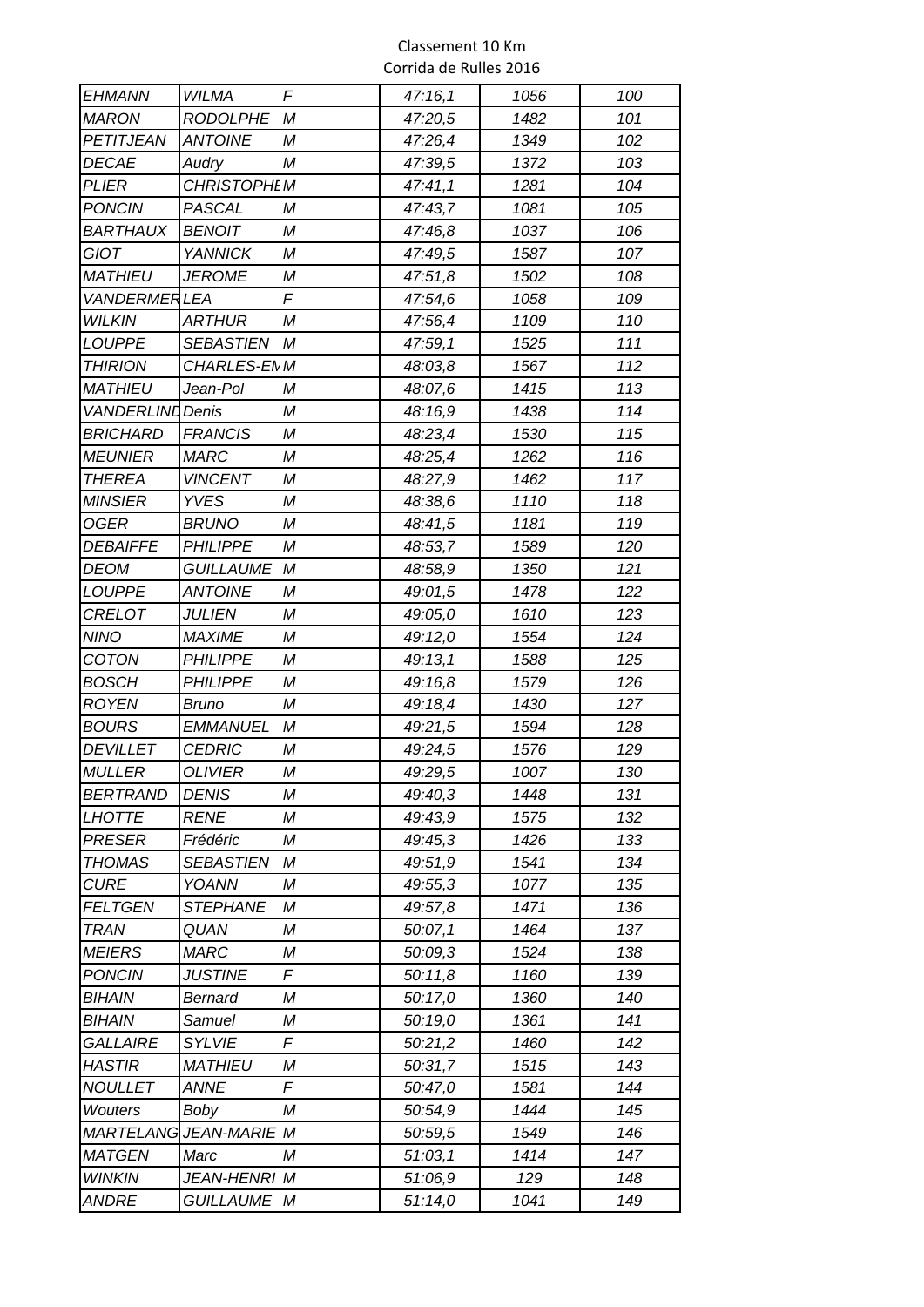| <b>DASNOY</b>            | <b>FREDDY</b>      | M            | 51:21,8 | 1019 | 150        |
|--------------------------|--------------------|--------------|---------|------|------------|
| <b>LOBET</b>             | <b>AMELIE</b>      | F            | 51:24,4 | 1221 | 151        |
| GASPAR                   | <b>VALERIE</b>     | F            | 51:26,7 | 1533 | 152        |
| <b>LAMBOT</b>            | <b>FREDERIC</b>    | M            | 51:27,7 | 1545 | 153        |
| CROCHET                  | Erwann             | M            | 51:50,9 | 1371 | 154        |
| GOFFLOT                  | <b>KEVIN</b>       | M            | 52:12,9 | 1562 | 155        |
| <b>DEREMETZ</b>          | <b>ELEA</b>        | F            | 52:27,2 | 1509 | 156        |
| <b>RAUSCH</b>            | <b>HUGUES</b>      | M            | 52:41,8 | 1537 | 157        |
| <b>WIDART</b>            | <b>CHISTOPHE</b>   | $\mathcal M$ | 52:44,2 | 1574 | 158        |
| GILSON                   | <b>DELPHINE</b>    | F            | 52:45,9 | 1112 | 159        |
| <b>PONCELET</b>          | <b>DENIS</b>       | М            | 52:48,1 | 1526 | 160        |
| <b>FOURNY</b>            | <b>CHRISTELLE</b>  | $\sqrt{ }$   | 53:07,9 | 1034 | 161        |
| <b>SCHEID</b>            | Emilie             | F            | 53:11,3 | 1431 | 162        |
| <b>MINET</b>             | Véronique          | F            | 53:13,9 | 1418 | 163        |
| <b>NOEL</b>              | <b>FRANCOIS</b>    | Μ            | 53:19,7 | 1475 | 164        |
| <b>BOURGUIGN LAURENT</b> |                    | М            | 53:30,0 | 1513 | 165        |
| <i>LABAR</i>             | <b>ALEXANDRA</b>   | $\sqrt{2}$   | 53:36,9 | 1508 | 166        |
| <b>DAVID</b>             | <b>SANDRA</b>      | F            | 53:40,8 | 1514 | 167        |
| <b>LOOTVOET</b>          | <b>CEDRIC</b>      | M            | 53:43,4 | 1599 | 168        |
| <b>GILLARDIN</b>         | <b>LAURENT</b>     | M            | 53:44,6 | 1038 | 169        |
| <b>GISCHER</b>           | LOIC               | М            | 53:45,8 | 1546 | 170        |
| <b>MENGUET</b>           | <b>STEPHANE</b>    | M            | 53:48,5 | 226  | 171        |
| <b>WAGNER</b>            | <b>CURT</b>        | M            | 53:51,2 | 1445 | 172        |
| <i><b>BRAUX</b></i>      | <b>VALENTINE</b>   | F            | 53:55,5 | 1566 | 173        |
| <b>GRENIER</b>           | <b>THIERRY</b>     | Μ            | 53:58,5 | 1151 | 174        |
| <b>MINET</b>             | <b>MARC</b>        | М            | 54:01,2 | 1250 | 175        |
| <b>TRAN</b>              | <b>XUAN-MAI</b>    | F            | 54:01,8 | 1134 | 176        |
| <b>GERKENS</b>           | Jean-François M    |              | 54:10,4 | 1384 | 177        |
| GILSON                   | LAURENCE           | F            | 54:13,2 | 1551 | 178        |
| <b>KECH</b>              | <b>MICHAEL</b>     | M            | 54:14,9 | 1561 | 179        |
| <i>DEVILLE</i>           | <b>VINCENT</b>     | М            | 54:18,6 | 1499 | 180        |
| <i>BRAUX</i>             | <b>BRUNO</b>       | М            | 54:20,0 | 1080 | 181        |
| <b>LAMBOTTE</b>          | <b>SEBASTIEN</b>   | М            | 54:20,9 | 1094 | 182        |
| <i>SCHMIT</i>            | ARNAUD             | Μ            | 54:22,5 | 1497 | 183        |
| <b>NIKELS</b>            | Mathieu            | M            | 54:24,3 | 1421 | 184        |
| <b>LOUTSCH</b>           | <b>HUGO</b>        | Μ            | 54:31,4 | 1507 | 185        |
| <i>DABE</i>              | <b>SIMON</b>       | M            | 54:36,4 | 1595 | 186        |
| <b>MAUS</b>              | <b>JEROME</b>      | Μ            | 54:38,8 | 1254 | 187        |
| <b>FELTEN</b>            | <b>HUGUES</b>      | M            | 54:42,0 | 1050 | 188        |
| <b>BERNARDY</b>          | <b>FABRICE</b>     | Μ            | 54:44,5 | 1474 | 189        |
| VANDERAVE                | <b>THIERRY</b>     | М            | 54:47,1 | 1061 | 190        |
| HAZEE                    | <b>NICOLAS</b>     | M            | 54:49,5 | 1520 | 191        |
| DOMENICUC MURIELLE       |                    | F            | 54:53,7 | 1377 | 192        |
| DELBROUCK OLIVIER        |                    | M            | 54:57,1 | 1489 | 193        |
| <b>MARTHUS</b>           | <b>LAURENT</b>     | M            | 54:59,1 | 1035 | 194        |
| HUMBLET                  | <b>FREDERIC</b>    | Μ            | 55:06,1 | 1582 | 195        |
| <b>WEBER</b>             | NATHALIE           | F            | 55:08,8 | 1009 | 196        |
| <b>PIRENNE</b>           |                    |              |         |      |            |
|                          | VERONIQUE F        |              | 55:09,0 | 1556 | 197        |
| <b>PIERSON</b>           | <b>CHRISTOPHIM</b> | F            | 55:09,9 | 1452 | 198<br>199 |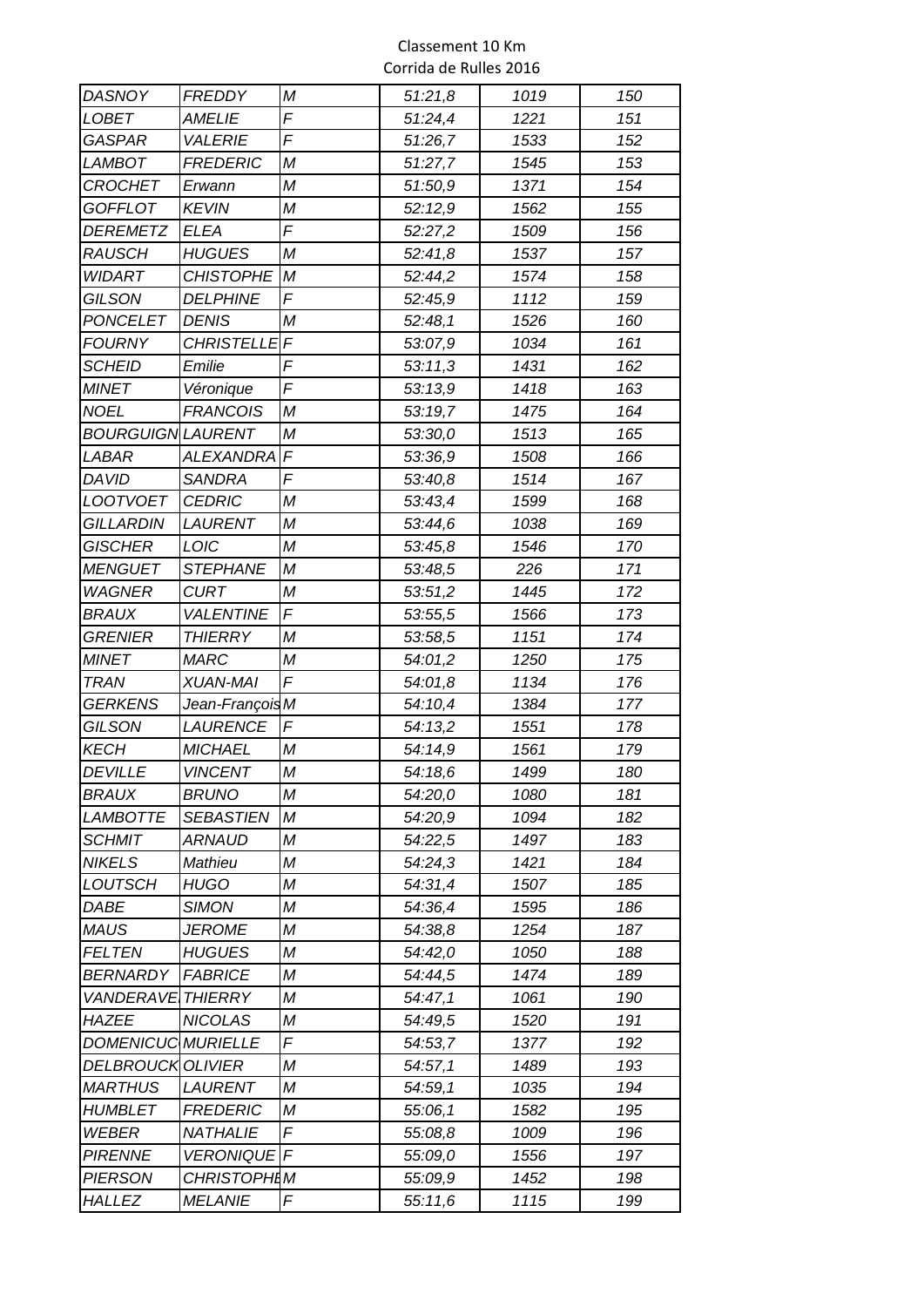| <i><b>HALLEZ</b></i>     | <b>ORIANE</b>        | F | 55:13,0 | 1114 | 200 |
|--------------------------|----------------------|---|---------|------|-----|
| CATTRYSSE                | Barbara              | M | 55:15,6 | 1366 | 201 |
| GERARD                   | <b>VALERIE</b>       | F | 55:19,5 | 1451 | 202 |
| GALAHAUG                 | <b>JEREMIE</b>       | M | 55:33,1 | 1560 | 203 |
| <b>VINCENT</b>           | <b>FRANCOIS</b>      | Μ | 55:41,0 | 1240 | 204 |
| HUDELOT                  | <b>MARINE</b>        | F | 55:45,9 | 1504 | 205 |
| <b>FRISON</b>            | Malorie              | F | 55:47,8 | 1382 | 206 |
| <b>CHEVALIER</b>         | Manon                | F | 55:53,0 | 1367 | 207 |
| <b>MANDY</b>             | <b>SEBASTIEN</b>     | M | 55:59,5 | 1001 | 208 |
| HUBERTY                  | <b>CORALIE</b>       | F | 56:08,3 | 1569 | 209 |
| <b>FARINELLE</b>         | <b>CORANTIN</b>      | M | 56:09,5 | 1568 | 210 |
| <b>GAUTOT</b>            | <b>VIVIAN</b>        | M | 56:10,7 | 1057 | 211 |
| <b>HOUSSA</b>            | <b>HELENE</b>        | F | 56:12,5 | 1603 | 212 |
| <b>MAHOUDEAL MANON</b>   |                      | F | 56:23,0 | 1159 | 213 |
| MAHOUDEAL SEBASTIEN      |                      | М | 56:27,3 | 1158 | 214 |
| <b>KERGER</b>            | <b>VALERIE</b>       | F | 56:46,7 | 1583 | 215 |
| <b>NICAISSE</b>          | Virginie             | F | 56:48,4 | 1420 | 216 |
| <b>GUILLAUME</b>         | <b>BENEDICTE</b>     | F | 56:58,1 | 1469 | 217 |
| KLER                     | Daniel               | M | 57:03,4 | 1400 | 218 |
| <b>FRAGOLE</b>           | <b>ALEXANDRE</b>     | M | 57:11,1 | 1485 | 219 |
| PANNET                   | Caroline             | F | 57:12,3 | 1424 | 220 |
| <i>MARTING</i>           | <b>ROMUALD</b>       | Μ | 57:13,1 | 1547 | 221 |
| <b>HAAN</b>              | <b>SANDRINA</b>      | F | 57:14,2 | 1543 | 222 |
| <b>VERGISON</b>          | Anne                 | F | 57:19,3 | 1440 | 223 |
| <i>HALLEZ</i>            | <b>ESTER</b>         | F | 57:26,1 | 1116 | 224 |
| <i>PELLER</i>            | <b>DELPHINE</b>      | F | 57:43,0 | 1484 | 225 |
| <b>MASOIN</b>            | Marie-Pierre         | F | 57:46,6 | 1413 | 226 |
| <b>PEIFFER</b>           | <b>EMMANUEL</b>      | M | 57:53,4 | 1100 | 227 |
| PICARD                   | SONIA                | F | 57:58,4 | 1169 | 228 |
| <b>LEUTSCH</b>           | <b>MARIE ELISE F</b> |   | 58:00,5 | 1099 | 229 |
| <i>DABE</i>              | <b>FREDERIC</b>      | M | 58:03,5 | 1596 | 230 |
| <b>MULLER</b>            | <b>SANDRINE</b>      | F | 58:05,4 | 1006 | 231 |
| LAMBERT                  | <b>Ingrid</b>        | F | 58:13,5 | 1401 | 232 |
| <b>TOUILLAUX</b>         | <b>DOMINIQUE</b>     | М | 58:30,3 | 1132 | 233 |
| <b>GLESNER</b>           | <b>SARAH</b>         | F | 58:33,9 | 1180 | 234 |
| <b>SAULOIN</b>           | Catherine            | F | 58:35,1 | 681  | 235 |
| <b>FRANCOIS</b>          | Marie                | F | 58:39,9 | 1381 | 236 |
| ZLOTOROWI                | Stéphane             | Μ | 58:41,6 | 674  | 237 |
| Collé                    | Carine               | F | 58:54,1 | 1368 | 238 |
| Collé                    | Christiane           | F | 58:55,5 | 1369 | 239 |
| <b>MAGNETTE</b>          | <b>ESTHER</b>        | F | 59:11,3 | 1093 | 240 |
| <b>MATHIEU</b>           | <b>BENEDICTE</b>     | F | 59:12,5 | 1106 | 241 |
| <b>PONCIN</b>            | <b>FLORIAN</b>       | Μ | 59:13,4 | 1036 | 242 |
| LÉONARD                  | Véronique            | F | 59:16,4 | 1407 | 243 |
| <i>DEREMETZ</i>          | <b>MARJORIE</b>      | F | 59:25,7 | 1510 | 244 |
| MAZEAU                   | Virginie             | F | 59:26,4 | 1500 | 245 |
| MAZEAU                   | EMMANUEL             | М | 59:27,7 | 1501 | 246 |
| <i>SCHOUMACHLAURENCE</i> |                      | F | 59:44,5 | 1467 | 247 |
| <b>CLAUDOT</b>           | <b>BASTIEN</b>       | Μ | 60:02,0 | 1598 | 248 |
| ANDRIANNE                | <b>JEREMY</b>        | Μ | 60:05,0 | 1488 | 249 |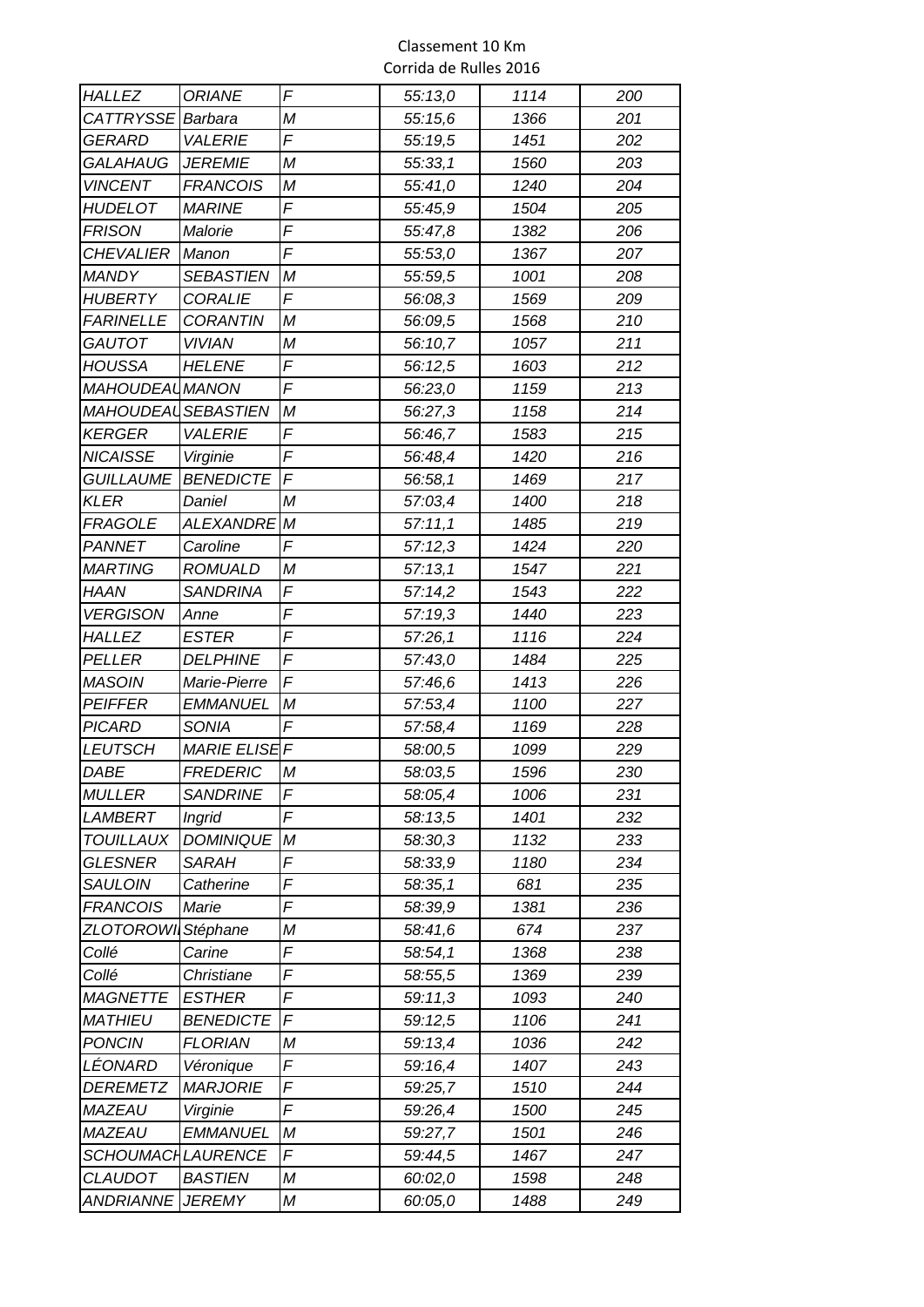| Corrida de Rulles 2016 |
|------------------------|
|                        |

| <b>VALET</b>            | <b>GERALD</b>    | M          | 60:06,4 | 1580 | 250 |
|-------------------------|------------------|------------|---------|------|-----|
| <b>LEJEUNE</b>          | <b>JONATHAN</b>  | М          | 60:07,0 | 1592 | 251 |
| LAURENT                 | <b>ANTOINE</b>   | M          | 60:11,9 | 1591 | 252 |
| <b>POMES</b>            | ALEX             | Μ          | 60:14,6 | 1573 | 253 |
| ROSKAM                  | Jessica          | F          | 60:18,7 | 795  | 254 |
| <b>VAUSORT</b>          | Mélanie          | F          | 60:19,8 | 1439 | 255 |
| BALON                   | <b>CATHERINE</b> | $\sqrt{2}$ | 60:21,2 | 1536 | 256 |
| <b>POMES</b>            | <b>JONATHAN</b>  | М          | 60:28,8 | 1572 | 257 |
| <b>LEONARD</b>          | <b>VERONIQUE</b> | $\sqrt{F}$ | 60:33,5 | 1073 | 258 |
| <b>NICOLAS</b>          | <b>SANDRA</b>    | F          | 60:34,4 | 1456 | 259 |
| <i><b>DAUTUN</b></i>    | <b>GREGORY</b>   | Μ          | 60:52,1 | 1193 | 260 |
| <b>GREGOIRE</b>         | <b>SUZANNE</b>   | F          | 60:53,6 | 1472 | 261 |
| HENNERESS ISABELLE      |                  | F          | 60:58,1 | 1136 | 262 |
| DE MAERTEL ISABELLE     |                  | F          | 60:58,7 | 1529 | 263 |
| ROUFOSSE                | Philippe         | M          | 61:08,3 | 1428 | 264 |
| <b>VANDERLYN THEO</b>   |                  | M          | 61:46,1 | 1127 | 265 |
| <b>MOISSENET</b>        | <b>Florent</b>   | Μ          | 61:49,1 | 748  | 266 |
| <b>VILLEGAS</b>         | DAVID            | M          | 61:50,6 | 267  | 267 |
| <b>SOTTIAUX</b>         | Michael          | M          | 61:53,7 | 751  | 268 |
| <b>THIRY</b>            | Cedric           | M          | 61:55,4 | 747  | 269 |
| <b>SOTTIAUX</b>         | Cedric           | M          | 61:56,9 | 752  | 270 |
| LAFFUT                  | <b>MICHAEL</b>   | M          | 61:59,3 | 1577 | 271 |
| <i><b>DEGLAIRE</b></i>  | <b>CARINE</b>    | F          | 62:01,7 | 1553 | 272 |
| GERARD                  | <b>SOPHIE</b>    | F          | 62:03,4 | 1168 | 273 |
| PHILIPPE / E            | <b>FRANCOIS</b>  | Μ          | 62:05,4 | 268  | 274 |
| <b>CHOUMI</b>           | <b>LAURE</b>     | F          | 62:07,6 | 1446 | 275 |
| GODARD                  | Sébastien        | M          | 62:13,0 | 1386 | 276 |
| <b>MARON</b>            | <b>MIRELA</b>    | M          | 62:20,9 | 1483 | 277 |
| COLLIGNON ARNAUD        |                  | M          | 62:43,7 | 1498 | 278 |
| JACQUET                 | <b>GILLES</b>    | М          | 62:54,2 | 1552 | 279 |
| PÜSPÖK                  | Geoffrey         | М          | 63:59,5 | 1427 | 280 |
| <b>WOLFS</b>            | <b>JOFFREY</b>   | M          | 64:00,6 | 1597 | 281 |
| <b>DEBAIFFE</b>         | <b>HELENE</b>    | F          | 64:27,2 | 1590 | 282 |
| <b>ZLOTOROWI</b>        | DAMIEN ou XM     |            | 64:50,6 | 1481 | 283 |
| <b>WAUTHIER</b>         | <b>LESLIE</b>    | M          | 64:57,6 | 1255 | 284 |
| <b>COLLET</b>           | <b>XAVIER</b>    | Μ          | 64:59,0 | 1458 | 285 |
| <b>GRISARD</b>          | LAURA            | F          | 65:14,7 | 1459 | 286 |
| <b>VOICU</b>            | Cristian         | Μ          | 65:30,1 | 1443 | 287 |
| <b>BALLEZ</b>           | <b>VALERIE</b>   | F          | 65:30,8 | 1531 | 288 |
| <b>WARRAND</b>          | <b>MELANIE</b>   | F          | 66:00,1 | 1538 | 289 |
| ZLOTOROWI               | DAMIEN ou X M    |            | 67:34,5 | 1481 | 290 |
| POOS                    | ANNE SOPHIF      |            | 67:36,8 | 1111 | 291 |
| HAAGER                  | <b>INGRID</b>    | F          | 67:38,6 | 225  | 292 |
| <i><b>BAUVAL</b></i>    | Anne             | F          | 67:39,6 | 1359 | 293 |
| <b>SIMON</b>            | Samuël           | Μ          | 67:41,4 | 1432 | 294 |
| <i>COZIER</i>           | <b>CAROLINE</b>  | F          | 68:38,5 | 1558 | 295 |
| <b>MERROUCHL</b> Sophie |                  | F          | 68:40,7 | 1417 | 296 |
| <b>GUILLAUME</b>        | Aline            | F          | 70:47,7 | 1392 | 297 |
| <b>JUNGELS</b>          | <b>ERIC</b>      | M          | 73:45,9 | 1539 | 298 |
| <b>BUISSERET</b>        | JOAN             | Μ          | 73:48,9 | 1578 | 299 |